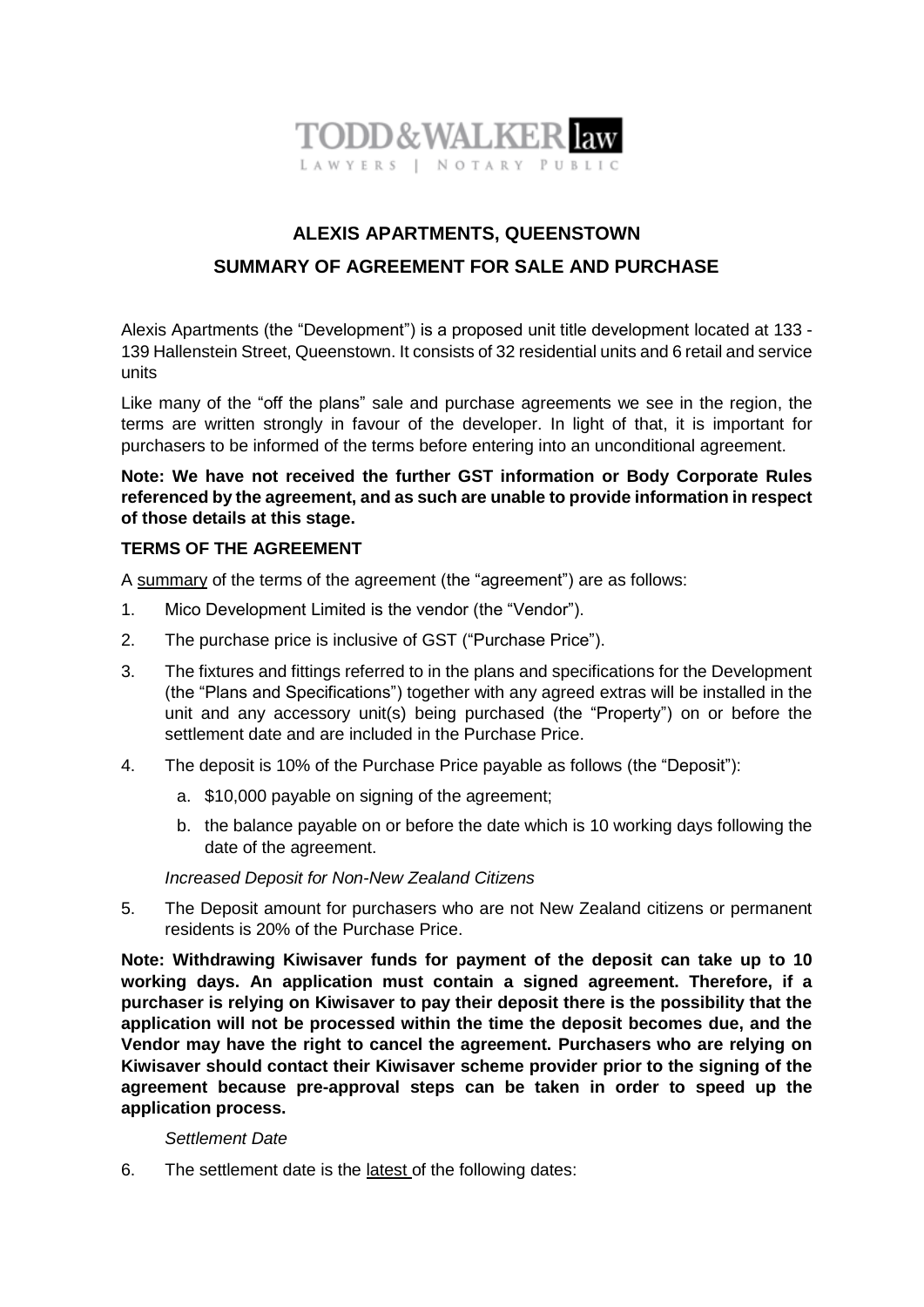- a. Five working days following the issue of Code of Compliance in respect of the building containing the Property (the "Building");
- b. Five working days following issue of separate title for the Property;
- c. Five working days following the date the Vendor gives the purchaser a unit title pre-settlement disclosure statement; or
- d. Five working days following the issue of a Certificate of Practical Completion for the Building.
- 7. If a purchaser fails to complete settlement on time, they will be charged a late settlement penalty fee of 14%. That is a standard rate for this type of agreement.

# *Pre-build conditions*

- 8. The agreement is conditional until the Vendor confirms:
	- a. It has procured all necessary finance arrangements, sales, and contracts that it considers necessary or desirable; and
	- b. It has procured all necessary consents on terms and conditions satisfactory to it in all respects ("Pre-build conditions");

on or before 31 August 2018. The Vendor can extend that date to **30 November 2018.**

*Build and New Title Conditions* 

- 9. The agreement is conditional until the Vendor confirms:
	- a. A separate unit title has been issued for the Property; and
	- b. Practical Completion for the Building has been achieved; and
	- c. A Code of Compliance Certificate for the Building has been obtained ("Build and New Title Conditions").
- 10. The Build and New Title Conditions are due for satisfaction on or before 31 October 2019 ("Due Date"). The Vendor can extend the Due Date for a further six months in the case of delays. That means **the agreement could be conditional up until 30 April 2020.**

## *Construction*

- 11. The Vendor will use reasonable endeavours to construct and complete the Building in a proper and workmanlike manner.
- 12. **The Vendor is not responsible for delays in construction** of the Building or the unit title complex that contains the Property ("Unit Title Complex").
- 13. The Vendor can amend or vary the Scheme Plan, Unit Title Plan, and/or the Plans and Specifications.
- 14. If materials set out in the Plans and Specifications are unavailable the Vendor can substitute the material for another of similar value and quality.
- 15. The Vendor must fix any defects in the Building notified by the purchaser to the Vendor in writing within 30 days following the settlement date ("30-day warranty").
- 16. After expiry of the 30-day warranty period, the Vendor's liability for repairs is limited to the fullest extent allowed by law.
- 17. The purchaser will not: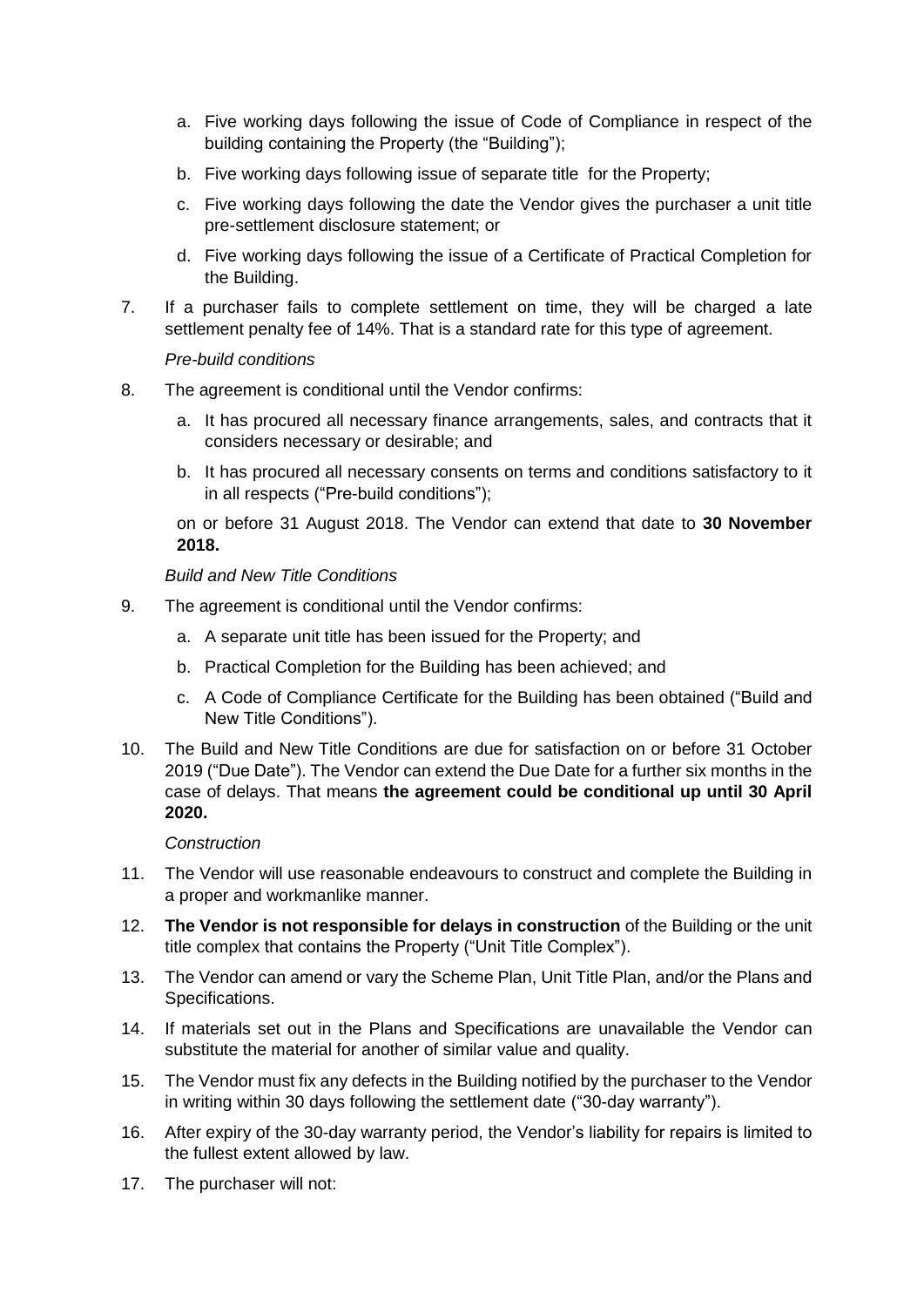- a. withhold any part of the balance of the purchase price by reason of any omission, defect, shrinkage or fault in the Property or the Building;
- b. claim set-off, compensation, damages or indemnity in respect of the rectifications occurring pursuant to the 30-day warranty; or
- c. make any objection, requisition or claim for compensation because of any alteration to the Plans and Specifications or finishes which are made for one of the reasons listed in the agreement.
- 18. There is no obligation on the Vendor to consent to any variations requested by the purchaser to the Plans and Specifications, Scheme Plan or Unit Title Plan.
- 19. The Vendor will assign the benefit of any principal building contractor's guarantee to the Body Corporate to the fullest extent possible as allowed by the original guarantee terms.

#### *Staging and Completion*

20. The purchaser acknowledges that parts of the Development will be completed in stages, varied, or not completed at all, and as such when the Vendor calls for settlement some of the Development will not be completed.

#### *The Property, Easement and Encumbrances*

- 21. The Property is sold subject to all existing interests on the current title; the Vendor may elect to surrender any interest prior to settlement.
- 22. The Vendor can cause any easement, consent notice, covenant, encumbrance, right or obligation to be registered on the separate title for the Property.
- 23. The purchaser will not lodge submissions on any planning proposal lodged by the Vendor in respect of the Development land or any adjacent or nearby land.
- 24. The purchaser will provide affected person's approval ("APA") in respect of any such planning proposal. That means, in considering whether or not to grant any further consents or permits for the Development land or any adjacent or nearby land, the council cannot take into account any potentially negative impacts such proposed development will have on the purchaser.

#### *Measurement and Areas*

25. The size, dimensions, and measurements of the Property, Building, and Development are approximate and are subject to variations arising out of the development process.

*Variations to Development and Unit Title Complex* 

26. The Vendor can amend the Scheme Plan and the Unit Title Plan so long as the final area of the principle unit is not materially less than the area of that unit shown in the Scheme Plan. **A material reduction in area or value is a reduction of more than 5% in area or value.** 

#### *Body Corporate Rules*

27. Up to the settlement date the Vendor may vary or completely replace the Body Corporate Rules.

*Deposit*

- 28. The Deposit, plus any interest, will be released to the Vendor on settlement.
	- a. **If the agreement is cancelled because of purchaser default the Deposit will be released to the Vendor**.